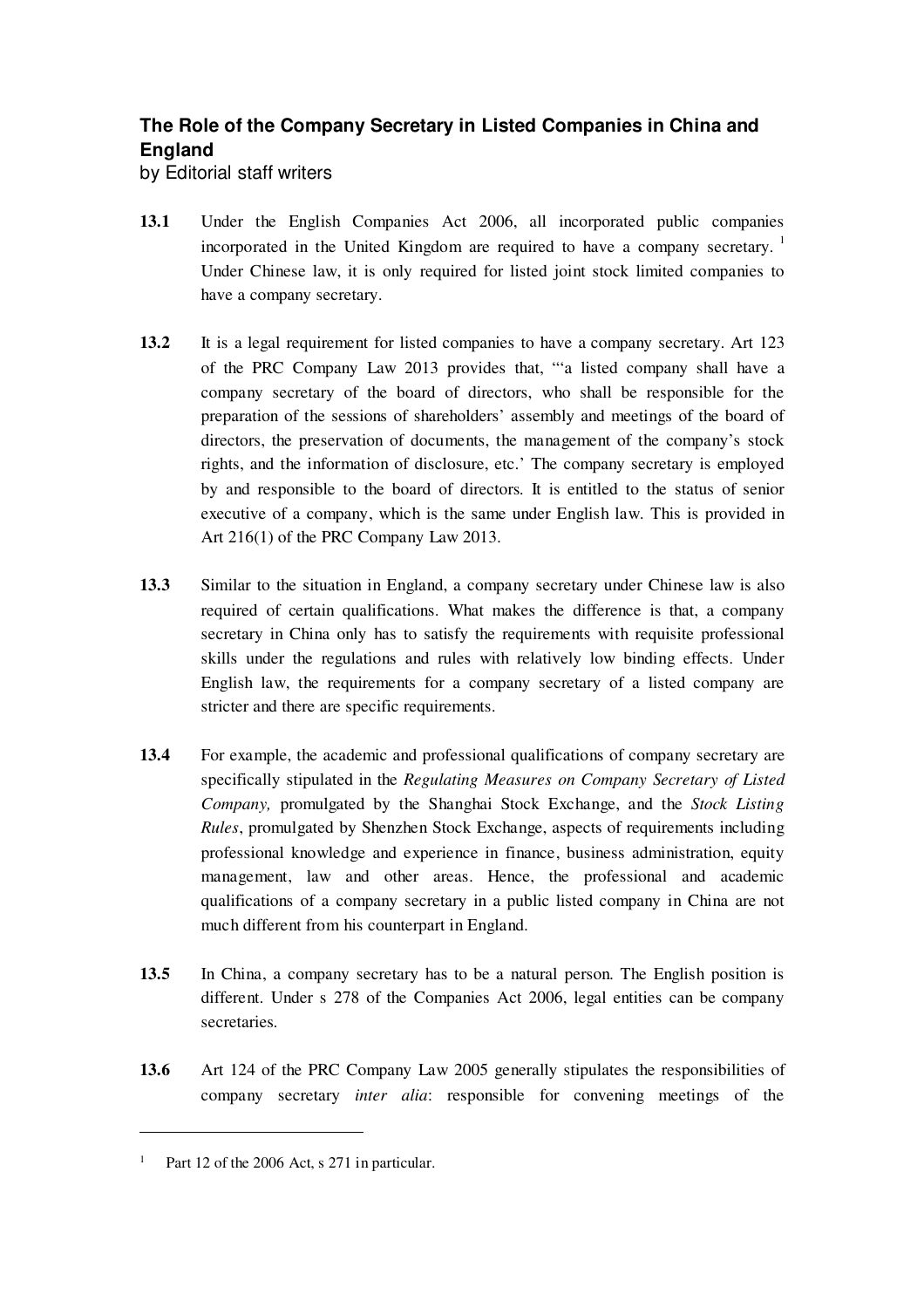shareholders' assembly and meetings of the board of director, for storage and custody of documents and management of the company's stock rights, for information disclosure.

**13.7** Specific responsibilities of the company secretary are also prescribed in other relevant regulations and rules in China. They include the Stock Listing Rules of both Shanghai and Shenzhen stock exchanges and their duties include the following<sup>2</sup>:

(I) Responsibility for communications between the company and related parties, stock exchanges and securities regulatory institutions.

(II) Responsibility for information disclosure issues. Under this heading, he has to be responsible for all issues in relation to information disclosure compliance. He has to supervise and help the company to devise an information disclosure administrative system and internal reporting system on important information; ensure that the company and other officers of the company discharge their obligations on information disclosure in full compliance with the law and the stock exchange. In addition to the above provisions, there are other specific responsibilities on information disclosure provided by some other legal documents issued by China Securities Regulatory Commission, Shanghai Stock Exchange, and Shenzhen Stock Exchange.

(III) Responsibility for coordination with investors. He is answerable to all consultative calls and visits of investors. He has to organize regular and casual meetings for investors; manage good relationships with both the mass media and the public and has to manage public relations on unusual happenings and crises.

 (IV) Responsibility for preparation of meetings. He is responsible for preparatory work of the shareholders' general assembly and meetings of board of directors, submission of relevant documents and materials in accordance with the statutory procedures and participation in the meetings of the board of directors, drafting of resolutions and production and execution of minutes of the meetings.

(V) Responsibility for document preservation. The company secretary is responsible for the custody of the stock ledger of the company, directors' ledger, stock data of the company held by the controlling shareholders, directors, supervisors and senior executives, documents and minutes of shareholders' general assemblies and meetings of board of directors.

(VI) Responsibility for supervising the operations of the board of directors. The company secretary has to assist the board of directors with timely advice on

 $\overline{a}$ 

<sup>&</sup>lt;sup>2</sup> See 3.2.2 Shanghai Stock Exchange Stock Listing Rules (as revised in 2014); 3.2.2, Shenzhen Stock Exchange Stock Listing Rules (as revised in 2014).